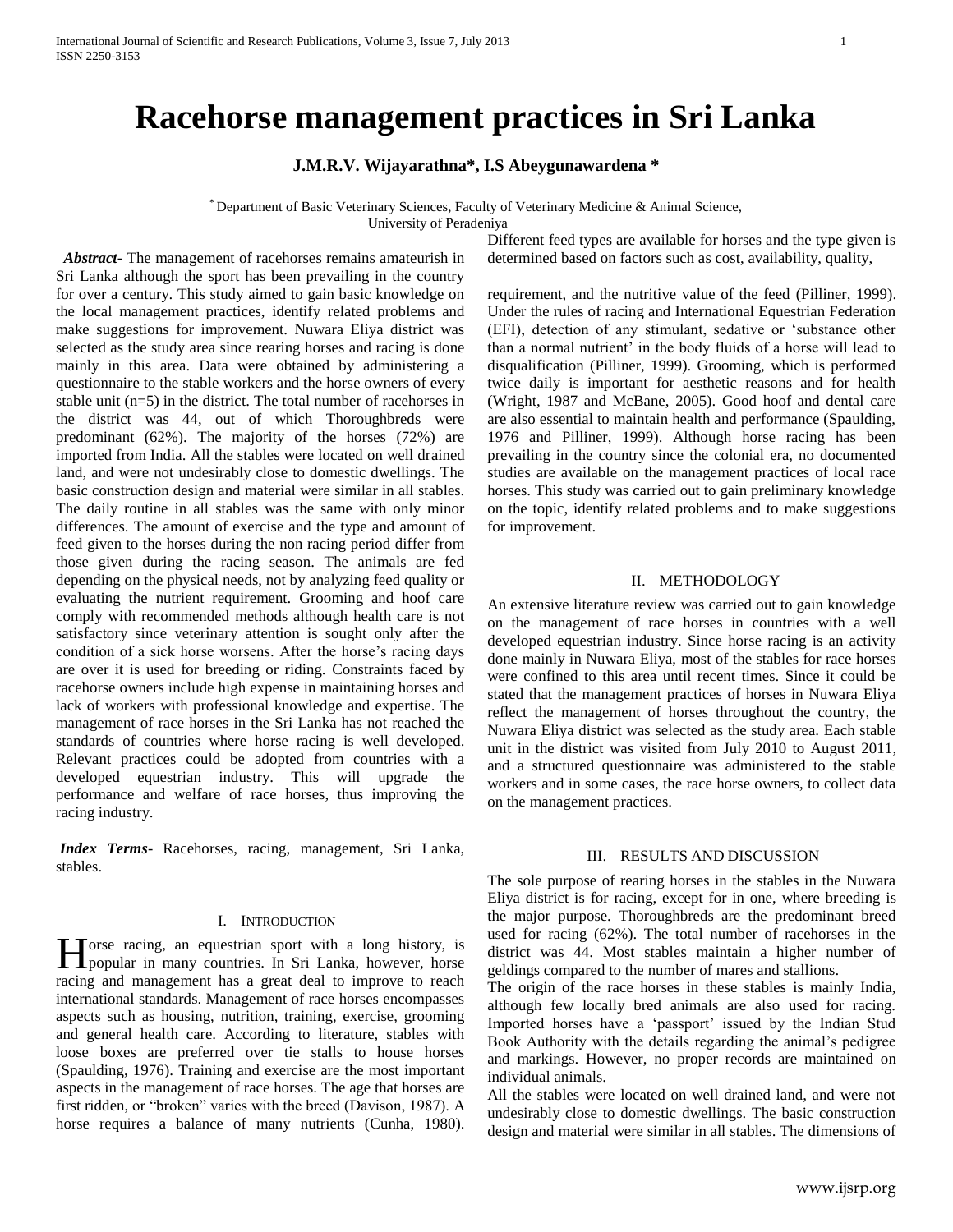a box comply with the standards (Sainsbury, 1987). The daily routine in all stables was the same with only minor differences. Typically, the horses are taken out for training or exercise in the morning, which lasts for four hours. Subsequently, the horses are brought in, groomed and fed. These activities are repeated in the evening. Grooming and hoof care comply with the methods recommended by McBane (2005) and Wright (1987). The imported horses are well experienced athletes. However, when a foal is born, it is trained for racing by Sri Lankan trainers. Foals get accustomed to be handled by humans by the age of six months. Specific training for racing begins at two years of age. A thoroughbred horse takes three to four years to reach the highest level of grading which is 'Class 1'. The training procedure adopted by Sri Lankan horse trainers obey the methods recommended by Davison (1987). The exercise regime during the racing season differs from that during non-racing periods. Similarly, the quantity and composition of the diet during the racing season is different compared to that during non racing periods. Water is provided ad-libitum at all times. None of the stables practiced a method of analyzing feed quality or evaluating the nutrient requirement of the horses. The animals are fed depending on the physical needs as observed by the workers. Thus, it is evident that the nutritional management of race horses in Sri Lanka needs to be developed considerably. The nutritional requirement should be evaluated scientifically and feed formulation should be done accordingly, to upgrade performance. Although it is not practiced in Sri Lanka, the nutritional status can be assessed by observing a horse's body condition. This is useful in ration formulation. Condition can be assessed using a method originally devised for farm livestock, known as condition scoring, by which the horse's weight displacement along the neck, ribs and over the back and quarters is assessed visually (Pilliner, 1999).

The commonly reported ailments were colic (20%) and lacerations (45%). The stable workers attempt to treat mild to moderate conditions and veterinary attention is sought only after the condition worsens. Each stable has a small store of commonly used drugs, which are used by the workers to treat animals with various conditions, mostly without any justification. The horses are vaccinated annually against tetanus and dewormed every 6 months. Dental examination is done if animals show signs of dental disorders. Regular hoof care is practiced in all stables. Few animals (2%) show signs of boredom and stress such as stall walking and pawing. Vices such as kicking and biting are exhibited by a few (5%). Although veterinary care is quite disregarded by horse owners due to the high cost, health and welfare of the horses could be improved greatly with regular veterinary attention.

The racing lifespan of a horse ends when it is no longer fit enough to run or reaches its twelfth year, after which it is used for breeding or riding. Animals with a good pedigree and performance are selected for breeding. Once a mare is bred, pregnancy is confirmed by failure to return to estrus, or in some cases, by rectal examination, carried out by a veterinarian. However, the knowledge and expertise in the field of horse breeding has to be improved vastly if it is to reach international standards.

*Constraints faced by race horse owners*

The expense of maintaining a race horse is high, and is about Rs.20,000 per month in the non racing period, flaring up to Rs.50,000 per month during the racing season. None of the workers have professional qualifications although a few (8%) have been working with race horses in countries where horse racing is well developed. All imported horses are on the verge of retirement from their racing careers, and thus perform poorly or sustain illness after a short period. No proper screening methods are employed to detect drug abuse, although in developed countries, drug screening is a pre requisite for a horse to be qualified for a race (Pilliner, 1999). The prizes awarded for the winners at a racing event are not as attractive compared to those awarded for other sports.

### IV. CONCLUSION

The management of local race horses has not reached the standards of countries where horse racing is an advanced industry due to various constraints. Management practices in countries where equestrianism is developed can be studied and certain practices could be adopted as relevant. If the management can be improved, the performance and welfare of the horses will develop so that horse racing in Sri Lanka would reach higher standards. In turn, it will improve the racing industry.

### ACKNOWLEDGMENT

We are thankful to the racehorse owners and stable employees in the Nuwara Eliya district, Sri Lanka, for their cooperation.

#### **REFERENCES**

- [1] T.J. Cunha, *Horse Feeding and Nutrition*. 1<sup>st</sup> edition, Academic press. 1980, pp. 146- 246
- [2] P.J. Davison, "Basic Training", in *Horse management*, 2nd edition, J. Hickman, Ed. Academic press, 1987, pp. 289-327
- [3] S. McBane, *Body work for horses,* The Sportsman's Press., England, 2005, pp. 11- 109
- [4] S. Pilliner, *Horse Nutrition and feeding*. Blackwell publishing, 2<sup>nd</sup> edition, 1999,pp. 52-217
- [5] D.W.B Sainsbury, "Housing the horse", in *Horse management*, 2nd edition, J. Hickman, Ed. Academic press, 1987, pp. 97-113
- [6] C.E. Spaulding, "Horses (and ponies, donkey, and mules)" in: *A Veterinary guide for animal owners.* Rodale Press. Inc. USA, 1976, pp. 164- 198
- [7] I.M. Wright, "Equipment for the Care, Protection and Restraint of Horses" in *Horse management*, 2<sup>nd</sup> edition, J. Hickman, Ed. Academic press, 1987, pp 203-243

#### **AUTHORS**

**First Author** – J.M.R.V. Wijayarathna, BVSc, Department of Basic Sciences, Faculty of Veterinary Medicine and Animal Science, University of Peradeniya. [rukmaliwijaya@gmail.com](mailto:rukmaliwijaya@gmail.com) **Second Author** – I.S Abeygunawardena, BVSc, MSc, Department of Basic Sciences, Faculty of Veterinary Medicine and Animal Science, University of Peradeniya. [ind\\_ab2002@yahoo.com](mailto:ind_ab2002@yahoo.com)